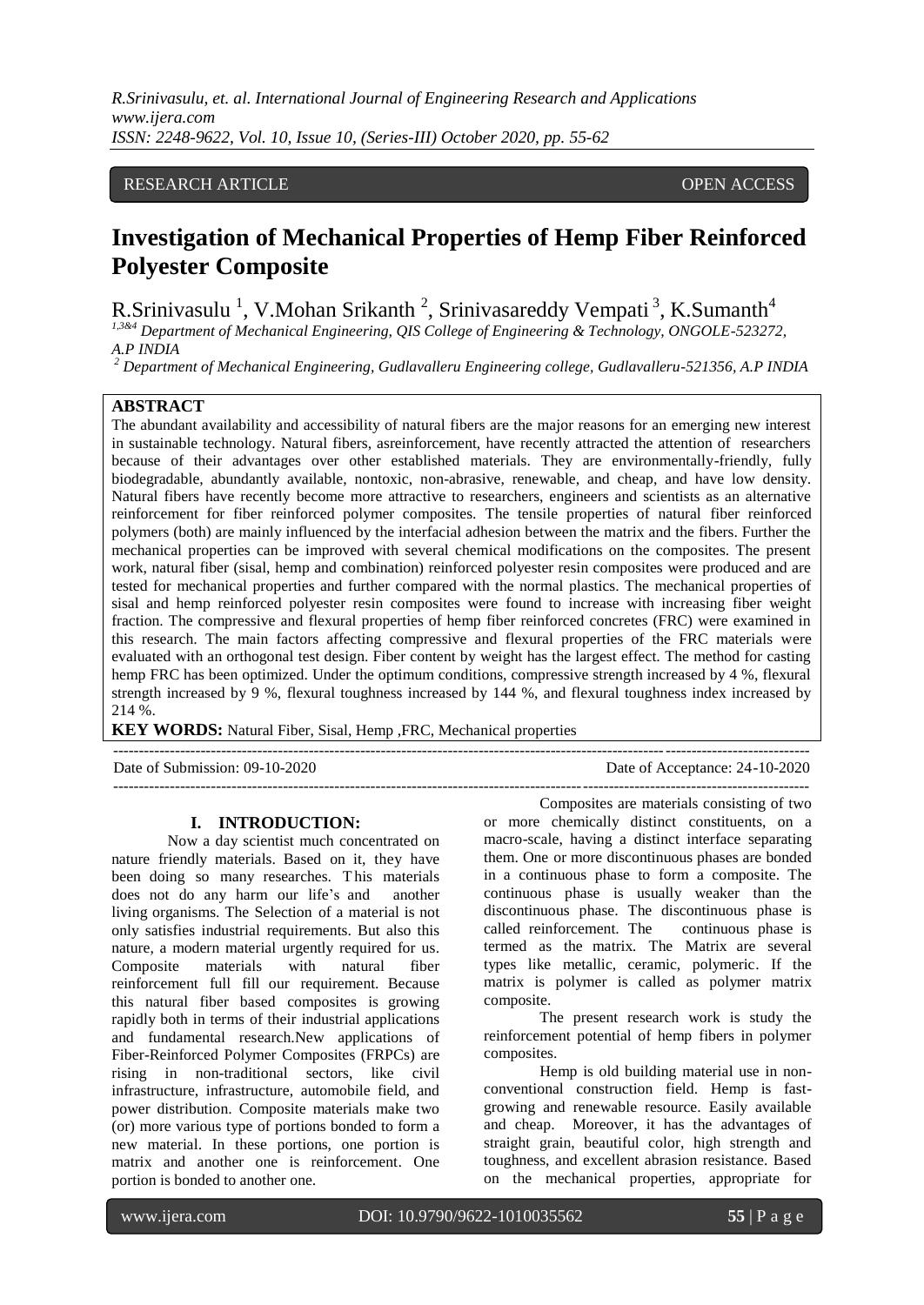composite products should be considered based on their strength to weight ratio. As a result, hemp has a low strength to weight ratio, it is desirable for some applications. Hemp composites have similar properties to wood composites. Then, hemp-based composites alternative to wood-based composites and will become an important forest based product in the future. In general, hemp is stronger than wood in bending strength, compression strength, and parallel to grain and is similar in shear strength parallel to grain. The strength of hemp in grain direction is extremely high. Due to the thick wall and long Culm, hemp can be processed into many forms of particles, such as flour, fibers, flakes, chips, excelsior, strips, strands and veneer. Moreover, hemp has a long straight grain which can compensate the potential shortcoming.

Fly ash waste of power generated plants. It is coming from coal burning at time of stem<br>generation. As the utilization of power is generation. As the utilization increasing day by day the solid waste is also increasing. There is a direct result of huge quantities of fly ash, about 80-90 million tonnes in India. Many amount of ash is coming from power plants at time of steam generation at least some amount is used for natural fiber making. Several reach all done on jute reinforcing composite. Now a day's show much attention on natural reinforced composite because environmental protection.

## **II. IDENTIFICATION OF HEMP FIBER:**

Hemp (cannabis sativa L)) is one of the most important cereal crops in the world and is one of the four major food grains of many countries . It is a staple food for millions of poor rural people in Asian and African countries. Besides being a major source of staple food for human beings, it also serves as an important source of fodder, animal feed and industrial raw material. Hemp is grown in semiarid climate where other crops do not stand well. The crop withstand in drought condition. The origin of cannabis sativa L is generally believed to be around the present day Philippines.



**Fig 1: Hemp plant**

## **2.1 Retting and manual extraction method**

In this method, the culms of Hemp plants were cut at their base and the leaves at the nodes and end of the culms were trimmed. After trimming, the culms were dried in shade for a period of one week. The node portions were removed by cutting, and the culms were separated into pieces of 160 mm length. The short culms separated are composed of exodermises (bark), vascular bundle sheaths, soft tissue cells and endodermis (inner surface layers). The hollow cylindrical portion of culms was taken for extracting fiber and made into four strips peeling them in longitudinal direction. These strips were soaked in water for a period of about 10 days. After this process the strips were subjected to a mechanical process, by beating them gently with a plastic mallet in order to loosen and separate the fiber. The resulting fiber bundle was scrapped with sharp knife and combed until individual fibers were obtained. The hemp fiber (MTU 2036) is widely found in local fields. The hemp fibers were extracted from the stem of the hemp plants. Hemp plants are cleaned and dried under sun for two days to remove moisture content. Further, the fibers were kept in oven for 6 hours at  $70^{\circ}$  C to ensure that maximum moisture was removed.



**Fig 2: Hemp fibers**

## **III. FABRICATION OF COMPOSITES: 3.1 TENSILE TESTING SPECIMENS:**

The standard test method for tensile properties and flexural properties of fiber-resin composites, ASTM-D638M-89 is used to prepare specimens as per the dimensions. The test specimen has a constant cross section with tabs bonded at the ends.

The mould is prepared on smooth ceramic tile with rubber shoe sole to the required dimension. Initially the ceramic tile is cleaned with shellac (NC thinner) a spirituous product to ensure clean surface on the tile. Then mould is prepared keeping the rubber sole on the tile. The gap between the rubber and the tile is filled with mansion hygienic wax. A thin coating of PVA (polyvinyl alcohol) is applied on the contact surface of specimen, using a brush. The resulting mould is cured for 24 hours.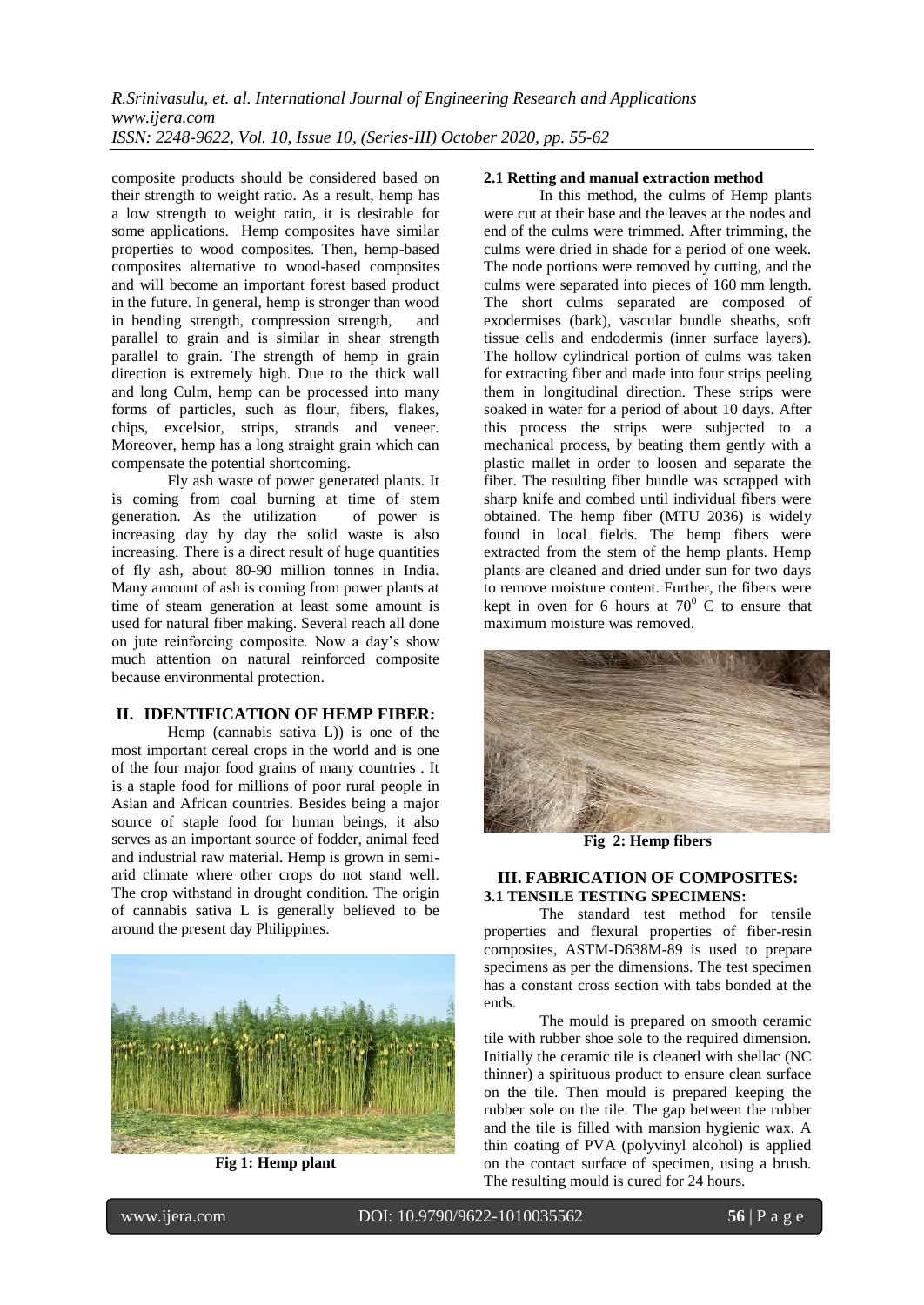Hand layup method is adopted to fill the prepared mould with general purpose polyester resin of ECMALON 4413 grade, supplied by ECMAS RESINS PVT. LTD. Hyderabad, as matrix and various fibers as reinforcement. ECMALON 4413 is an unsaturated polyester resin of ortho-pathalic acid grade with clear colourless or pale yellow colour. Its viscosity is 500-600 CPS (Brookfield Viscometer) and specific gravity is 1.13 grams/c.c. at 250 C. Acid Number (mg KOH/g) is 22 and monomer content is 35%. Cobalt accelerator and MEKP catalyst are added for curing the resin at room conditions. The quantity of each of these materials, added is 1.5% of the volume of resin. The gel time is found to be about 25 min. The accelerator is mixed thoroughly with the resin and the catalyst is added later to avoid explosion. A thin coating of the resin is applied to the mould surface and known weight of the fiber is placed along the longitudinal direction of the specimen so that the fibers are oriented 00 along the axial direction of the specimen. Then the rest of the mould is filled with the resin making sure that there are no air gaps in the mould. Then, a thin Polyethylene paper of 0.2mm thick is placed on the rubber mould. A flat mild steel plate is placed on the mould and left for 24 hours to cure. Later the specimen is removed and machined to obtain the final dimensions (160mm\*25mm\*3mm). The specimen is cleaned with NC thinner and wiped off to remove dirt particles. The ends of both flat sides of the specimen are roughened enough using a sandpaper, so as to bond the end tabs.



**Fig 3: Die for making tensile testing specimens**

# **3.2 IMPACT TESTING SPECIMENS:**

The standard test method for impact properties of fiber–resin composites,ASTM-D256- 97 is used to prepare the specimens as per the dimensions. Unidirectional composites were prepared, using polymer matrix to access the reinforcing capacity of natural fibre. ECMALON 4411 is an unsaturated polyester resin of orthopathalic acid grade with clear colourless or pale yellow colour. Its viscosity is 500-600 CPS

(Brookfield viscometer) specific gravity is 1.13 grams/.c.c , at 250 C .



**Fig 4: Die for making impact testing specimens**

## **3.3 BENDING TESTING SPECIMENS:**

The standard test method for tensile properties and flexural properties of fiber-resin composites, ASTM-D638M-89 is used to prepare specimens as per the dimensions. The test specimen has a constant cross section with tabs bonded at the ends.

The mould is prepared on smooth ceramic tile with rubber shoe sole to the required dimension. Initially the ceramic tile is cleaned with shellac (NC thinner) a spirituous product to ensure clean surface on the tile. Then mould is prepared keeping the rubber sole on the tile. The gap between the rubber and the tile is filled with mansion hygienic wax. A thin coating of PVA (polyvinyl alcohol) is applied on the contact surface of specimen, using a brush. The resulting mould is cured for 24 hours.

Hand layup method is adopted to fill the prepared mould with general purpose polyester resin of ECMALON 4413 grade, supplied by ECMAS RESINS PVT. LTD. Hyderabad, as matrix and various fibers as reinforcement. ECMALON 4413 is an unsaturated polyester resin of ortho-pathalic acid grade with clear colourless or pale yellow colour. Its viscosity is 500-600 CPS (Brokfield Viscometer) and specific gravity is 1.13 grams/c.c. at 250 C. Acid Number (mg KOH/g) is 22 and monomer content is 35%. Cobalt accelerator and MEKP catalyst are added for curing the resin at room conditions. The quantity of each of these materials, added is 1.5% of the volume of resin. The gel time is found to be about 25 min. The accelerator is mixed thoroughly with the resin and the catalyst is added later to avoid explosion. A thin coating of the resin is applied to the mould surface and known weight of the fiber is placed along the longitudinal direction of the specimen so that the fibers are oriented 00 along the axial direction of the specimen. Then the rest of the mould is filled with the resin making sure that there are no air gaps in the mould. Then, a thin Polyethylene paper of 0.2mm thick is placed on the rubber mould. A flat mild steel plate is placed on the mould and left for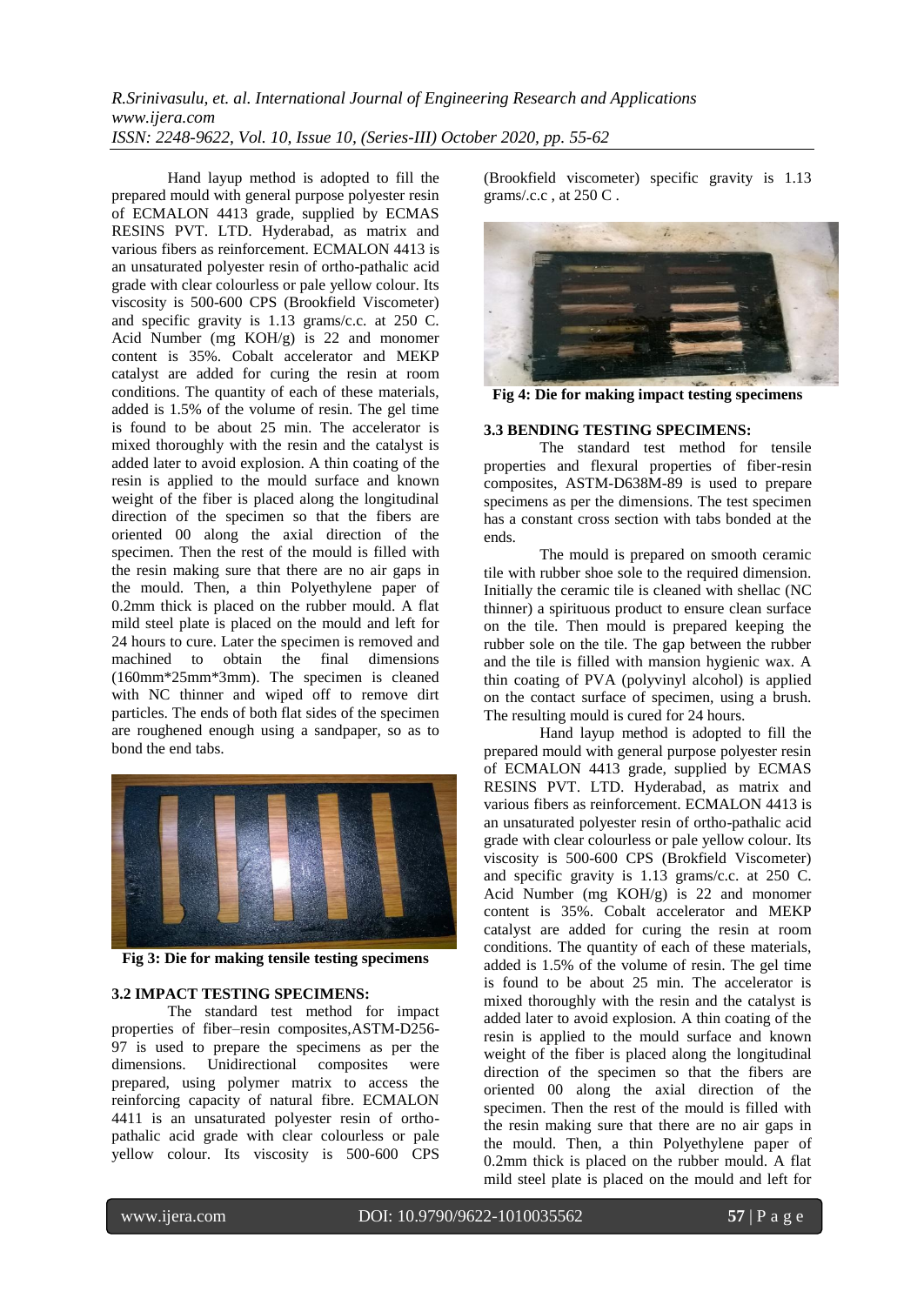24 hours to cure. Later the specimen is removed and machined to obtain the final dimensions (160mm\*25mm\*3mm). The specimen is cleaned with NC thinner and wiped off to remove dirt particles. The ends of both flat sides of the specimen are roughened enough using a sandpaper, so as to bond the end tabs.



**Fig 5: Die for making bending/flexural testing specimens**

# **IV. MANUFACTURING PROCESSES AND CLASICAL TESTING METHODS**

The following section will describe about manufacturing process and experimental procedure 1. Specimen making

By Hand Lay-Up fabrication process

Cutting the fibers based on ASTM standards.

- 2. Tensile test.
- 3. Bending test.
- 4. Impact test.

#### **4.1RAW MATERIALS**

Raw materials used in experiments are: 1. Natural fiber.

- 
- Hemp
- 2. Polyester resin
- 3. NaOH

#### **4.2 HEMP FIBRE:**

Hemp fiber is length is high, smooth, shiny plant. It is available from plants cannabis sativa l.

Hemp is one of the low cost natural fibers.

Hemp fiber contains cellulose and lignin.

Hemp fiber is biodegradable and flexible for processing.

Hemp fiber has desirable low density relatively good tensile and flexural modulus.

Hemp fibers have higher strength to weight ratios than steel.

#### **4.3 POLYMER: POLYESTER RESIN:**

The polyester resin unsaturated type grade ECMALON was purchase from Ecmass Resins (Pvt.) Ltd., Hyderabad, India. The resin has 1258 kg/m3 density, it has viscosity at 25degrees 500 centipoises and monomer content is 35%. And all so contain accelerator (Cobalt Naphthate) and catalyst (Methyl Ethyl Ketone Peroxide) MEKP.

## **4.4Properties of polymers**

Excellent adhesion to different materials

Great strength, toughness resistance

Excellent resistance to moisture contact and resistance to chemical attack

Excellent mechanical properties and electrical properties.

Odorless, do not have any taste and non toxic. Negligible shrinkage.

## **V. TESTING OF THECOMPOSITES: 5.1 Tensile Test:**

This type of test (tensile strength) is performed on the flat specimens. The specimens (unidirectional composite) are making based on ASTM D 638-89 standards to measure the tensile properties of our composite. The dimensions of the specimens were 160mm (length) 12.5mm (width) 3mm (thickness). The maximum tensile strength is find-out before ultimate point. Ultimate point means wherever the material is breaking. The generally use specimen for tensile test is the dog-bone type. At the time of the test a uniaxial load is applied to two ends of the specimen. Four samples are preparing with different fiber combinations and all so different volume fraction and all the specimens are test by electronic tensometer.

#### **5.2 Impact Test:**

The specimens are preparing for impact test accordance to the ASTM D256-88 to measuring impact strength. The specimens dimensions are  $63.5$ (length)\*12.7 mm (deep)\* 10 mm (wide). Low velocity instrumented is use impact tests are performed on the composite specimens. The composite specimen v notch placed at the testing peace. The impact testing machine having pendulum strikes the required piece at the point v notch with pendulum hammer, measuring the

Spending energy of different pieces are noted by dial indicator.

#### **5.3 Flexural (bending) Test:**

The fabricated specimens were tested using a 2 ton capacity - Electronic Tensometer, METM 2000 ERI model, with a cross head speed of 2 mm/min in accordance with standard ASTM D790 under ambient conditions. The schematic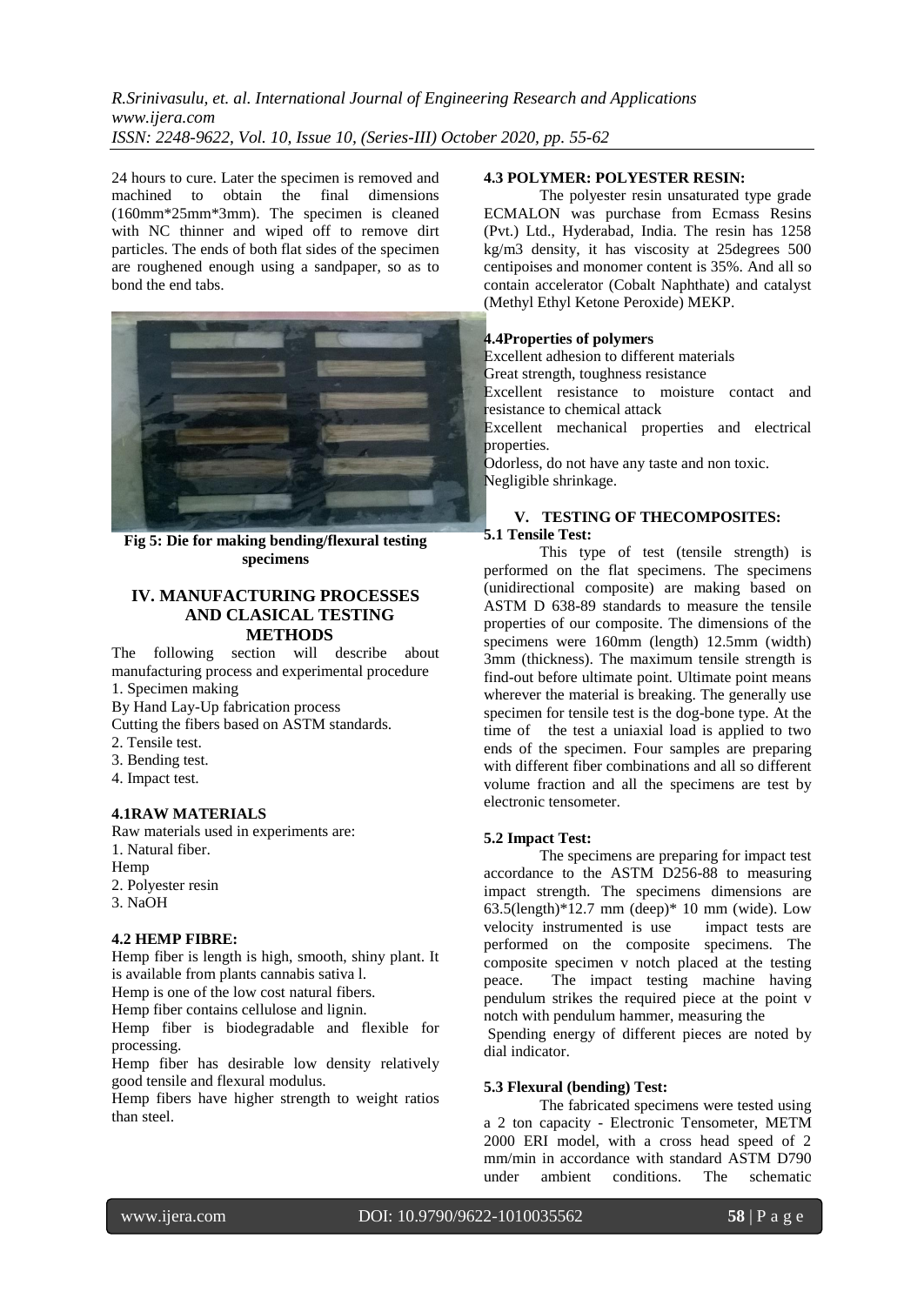representation of load application is as shown in Figure . Load and elongation values are determined for the all samples.

Utilizing the experimental values of load and elongation, flexural strength (fs), flexural modulus and elongation at break were determined.

## **5.4 SPECIMENS AFTER TESTING:**

The mechanical testing of composites structures is requires to obtained parameters such as strength and stiffness is a time consuming and often difficult process. The data obtained from these can then be directly related with varying degrees of simplicity and accuracy to any structural shape. The test methods outlined in this section merely represent a small selection available to the composites scientist.

#### **5.5 Tensile Testing**

Tensile testing method utilizes the classical coupon test geometry is shown in the figure. It consists of central region called the gauge length, within which failure is expected to occur and the two end regions which are clamped into a grip mechanism connected to a test machine. These ends are usually tabbed with a material such as aluminum, to protect the specimen form being crushed by the grips. This test specimen can be used for longitudinal, transverse, cross ply and angle ply testing. It is a good idea to polish the specimen sides to remove surface flaws especially for transverse tests.



**Fig 6: Specimens of Hemp fiber polyester composite after tensile testing**

#### **5.5 Impact testing:**

Impact test measures the energy required to bend the impact testing conditions Natural fibers from the hemp stalk is extremely durable and can be used in the production of textiles, clothing, canvas, rope, cordage, archival grade paper, paper, and construction materials.



**Fig 7: Specimens of Hemp fiber polyester composite after impact testing**

#### **5.6 Flexural testing:**

The flexural test measures the force required to bend a beam under three point loading conditions. the data is often used for select the materials for parts that will be support loads without flexing is shown in the below figure. Flexural modulus is used as an indication of a material's stiffness. Since the physical properties of many materials (especially thermoplastics) can vary depending upon the temperature, it is sometimes appropriate to test materials at temperatures that simulate the intended end use environment. It is a good idea to polish the specimen.



**Fig 8 : Specimens of Hemp fiber polyester composite after flexural testing**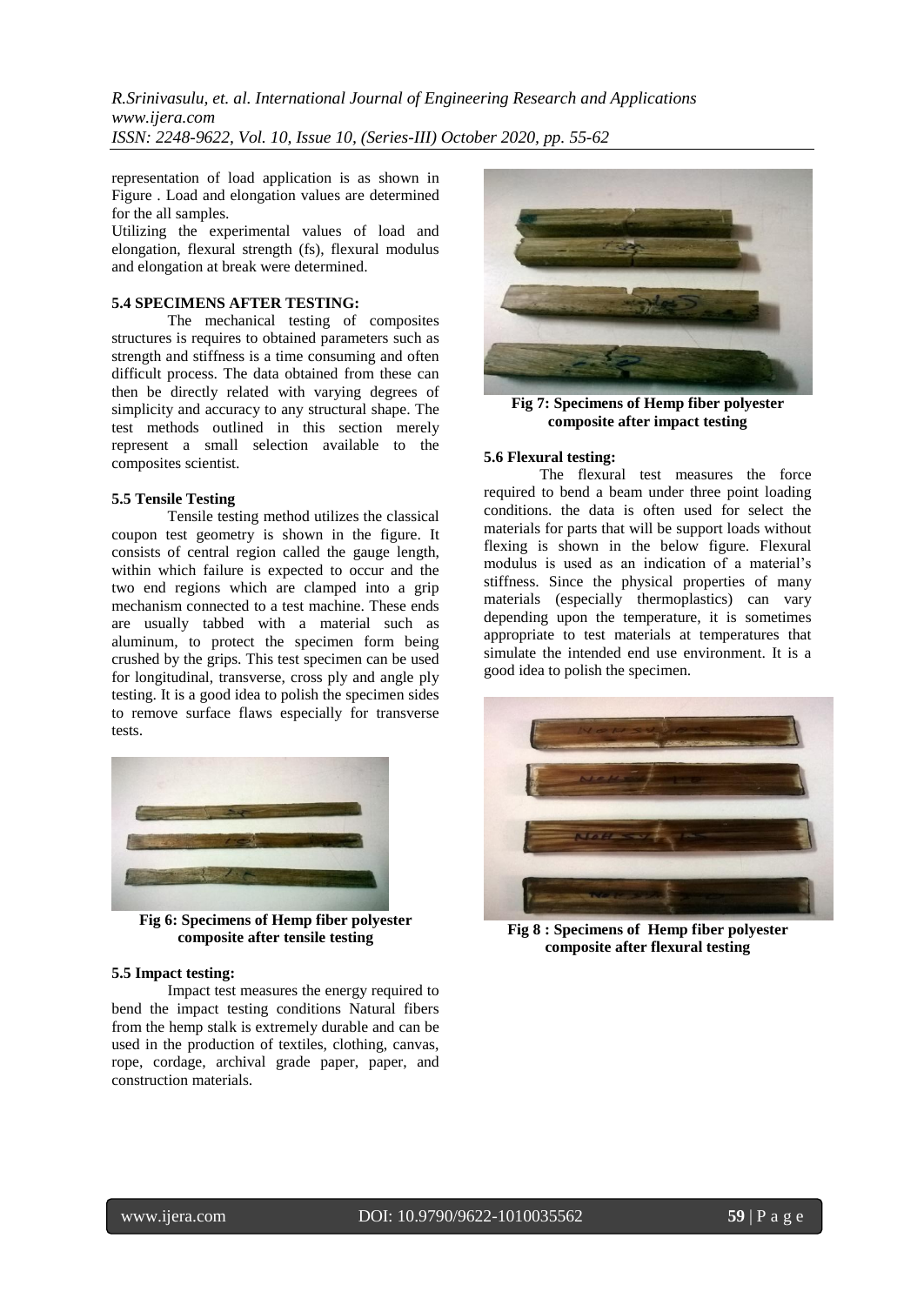# **VI. COMPARISON OF WITH AND WITHOUT NaOH TREATED COMPOSITES 6.1TENSILE PROPERTIES OF HEMP FIBER COMPOSITES:**

**Table-1:** Effect of volume of fiber on Mean tensile strength of with and without NaOH treatment.

| S.<br>No | Weight of<br>fiber<br>(grams) | <b>Volume</b><br>of fiber<br>(96) | <b>Tensile</b><br>strength<br>without<br><b>NaOH</b><br>(Mpa) | <b>Tensile</b><br>strength<br>with<br><b>NaOH</b><br>(Mpa) |
|----------|-------------------------------|-----------------------------------|---------------------------------------------------------------|------------------------------------------------------------|
| 1        | 0.5                           | 04                                | 32.533                                                        | 68.53                                                      |
| 2        | 1.0                           | 10                                | 88.533                                                        | 95.2                                                       |
| 3        | 1.5                           | 14                                | 91.73                                                         | 149.33                                                     |
| 4        | 2.0                           | 18                                | 109.86                                                        | 161.33                                                     |

**Table-2:** Effect of volume of fiber on Mean Tensile modulus of with and without NaOH treatment.

| S.No | Weight<br>of fiber<br>(grams) | <b>Volume</b><br>of fiber<br>(96) | <b>Mean</b><br>tensile<br>modulus<br>without<br><b>NaOH</b><br>(Gpa) | <b>Mean</b><br>tensile<br>modulus<br>with NaOH<br>(Gpa) |
|------|-------------------------------|-----------------------------------|----------------------------------------------------------------------|---------------------------------------------------------|
|      | 0.5                           | 05                                | 2.32                                                                 | 3.0                                                     |
| 2    | 1.0                           | 10                                | 2.9                                                                  | 2.9                                                     |
| 3    | 1.5                           | 15                                | 3.4                                                                  | 3.5                                                     |
|      | 2.0                           | 19                                | 4.2                                                                  | 4.8                                                     |

**Table-3:** Effect of volume of fiber on specific tensile strength of with and without NaOH treatment.

| Sl.<br>N<br>$\bullet$ | Weig<br>ht of<br>fiber<br>(gra<br>ms) | Volume<br>of fiber<br>(96) | Mean specific<br>tensile<br>strength<br>without<br><b>NaOH</b><br>$Mpa/(kg/m^3)$ | Mean specific<br>tensile<br>strength with<br><b>NaOH</b><br>Mpa/<br>$(kg/m^3)$ |
|-----------------------|---------------------------------------|----------------------------|----------------------------------------------------------------------------------|--------------------------------------------------------------------------------|
|                       | 0.5                                   |                            | 0.030                                                                            | 0.037                                                                          |
| $\overline{2}$        | 1.0                                   | 10                         | 0.056                                                                            | 0.059                                                                          |
| $\overline{3}$        | 1.5                                   | 14                         | 0.065                                                                            | 0.081                                                                          |
| -4                    | 2.0                                   | 18                         | 0.080                                                                            | 0.086                                                                          |

## **6.2 IMPACT PROPERTIES OF HEMP FIBER COMPOSITES:**

| SI.<br>No | Weight<br>of fiber<br>(grams) | <b>Volume</b><br>of fiber<br>(%) | Mean<br>impact<br>strength<br>without<br><b>NaOH</b><br>(Joules/mm) | Mean<br>impact<br>strength<br>with NaOH<br>(Joules/mm) |
|-----------|-------------------------------|----------------------------------|---------------------------------------------------------------------|--------------------------------------------------------|
| 1         | 0.5                           | 05                               | 0.05                                                                | 0.1                                                    |
| 2         | 1.0                           | 10                               | 0.19                                                                | 0.22                                                   |
| 3         | 1.5                           | 14                               | 0.28                                                                | 0.48                                                   |
| 4         | 2.0                           | 20                               | 0.4                                                                 | 0.6                                                    |

**Table-4:** Effect of volume of fiber on impact strength of with and without NaOH treatment of hemp fiber/polyester composites.

# **6.3 FLEXURAL PROPERTIES OF HEMP FIBER COMPOSITES:**

**Table-5:** Effect of volume of fiber on Mean flexural strength of with and without NaOH treatment of hemp fiber/polyester composites.

| SI.<br>No | Weight<br>of fiber<br>(grams) | Volume<br>of fiber<br>(%) | Mean<br>flexural<br>strength<br>without<br><b>NaOH</b><br>(Mpa) | Mean<br>flexural<br>strength<br>with NaOH<br>(Mpa) |
|-----------|-------------------------------|---------------------------|-----------------------------------------------------------------|----------------------------------------------------|
|           | 0.5                           |                           | 125                                                             | 175.09                                             |
|           | 1.0                           | 09                        | 158.33                                                          | 200.00                                             |
| ٩         | 15                            | 13                        | 191.66                                                          | 216.67                                             |
|           | 2.0                           | 18                        | 233.33                                                          | 275.00                                             |

**Table-6:** Effect of volume of fiber on specific flexural strength of with and without NaOH treatment of hemp fiber/polyester composites.

| <b>Sl.No</b> | Weight<br>of fiber<br>(grams) | <b>Volume</b><br>of fiber<br>(%) | <b>Mean</b><br>specific<br>flexural<br>strength<br>without<br><b>NaOH</b><br>Mpa/(kg/m <sup>3</sup> ) | <b>Mean</b><br>flexural<br>strength<br>with NaOH<br>Mpa/(kg/m <sup>3</sup> ) |
|--------------|-------------------------------|----------------------------------|-------------------------------------------------------------------------------------------------------|------------------------------------------------------------------------------|
|              | 0.5                           | 5                                | 0.080                                                                                                 | 0.120                                                                        |
| 2            | 1.0                           | 11                               | 0.155                                                                                                 | 0.180                                                                        |
| 3            | 1.5                           | 14                               | 0.185                                                                                                 | 0.200                                                                        |
|              | 2.0                           | 19                               | 0.200                                                                                                 | 0.210                                                                        |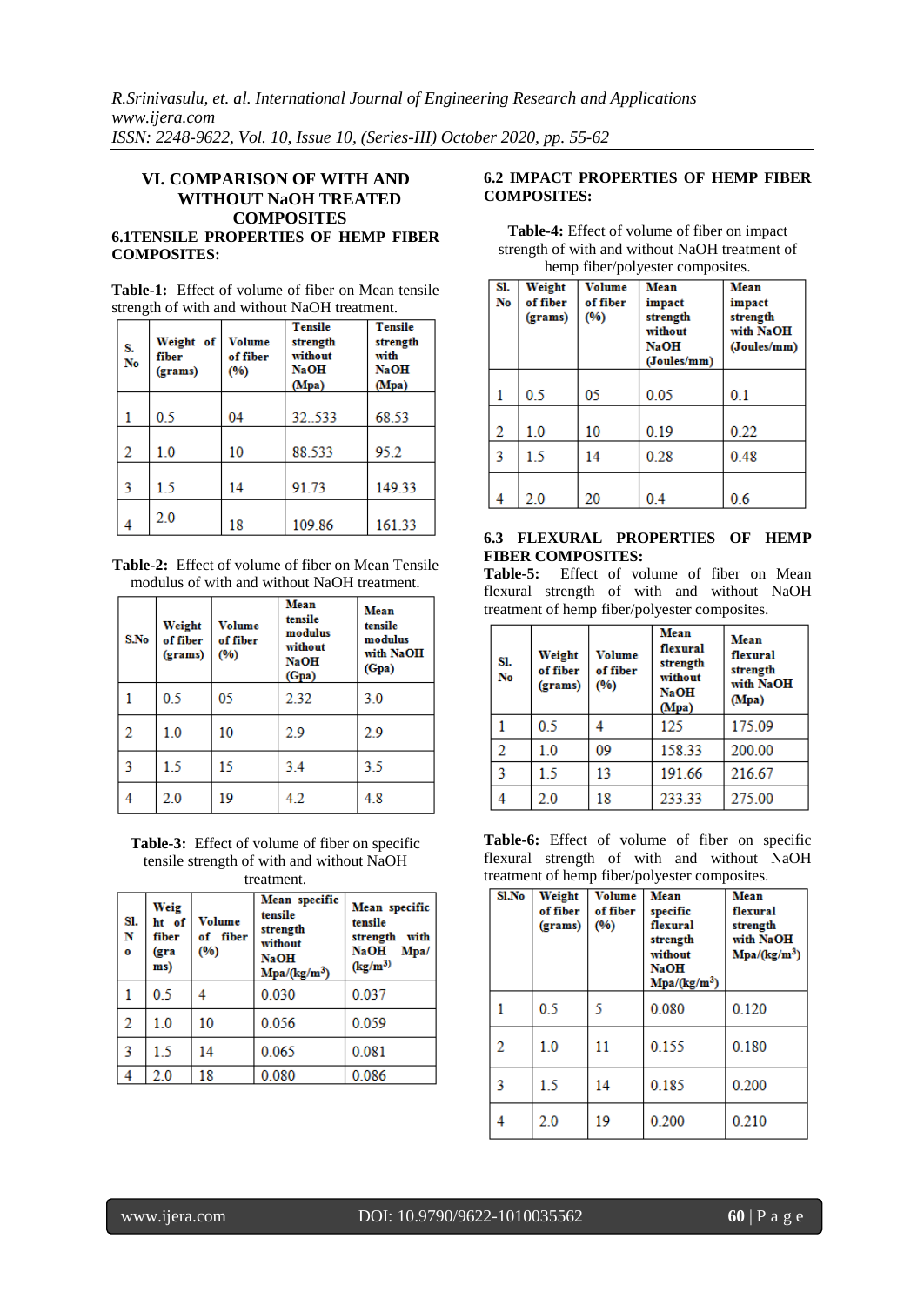# **7. GRAPH REPRESENTATION OF WITH AND WITH OUT NaOH TREATED COMPOSITES:**

# **7.1 TENSILE PROPERTIES OF HEMP FIBER COMPOSITES :**



**Fig 9:** Effect of volume of fiber on Mean tensile strength of with and without NaOH treatment of hemp fiber/epoxy composites.



**Fig 10:** Effect of volume of fiber on Mean specific tensile modulus of with and without NaOH treatment of hemp fiber/polyester composites



**Fig 11:** Effect of volume of fiber on specific tensile strength of with and without NaOH treatment of hemp fiber/polyester composites.

## **7.2 IMPACT PROPERTIES OF HEMP FIBER COMPOSITES**





## **7.3 FLEXURAL PROPERTIES OF HEMP FIBER COMPOSITES:**



**Fig 13: Effect of volume of fiber on Mean flexural strength of with and without NaOH treatment of hemp fiber/polyester composites.**



**Fig 19: Effect of volume of fiber on specific flexural strength of with and without NaOH treatment of hemp fiber/polyester composites.**